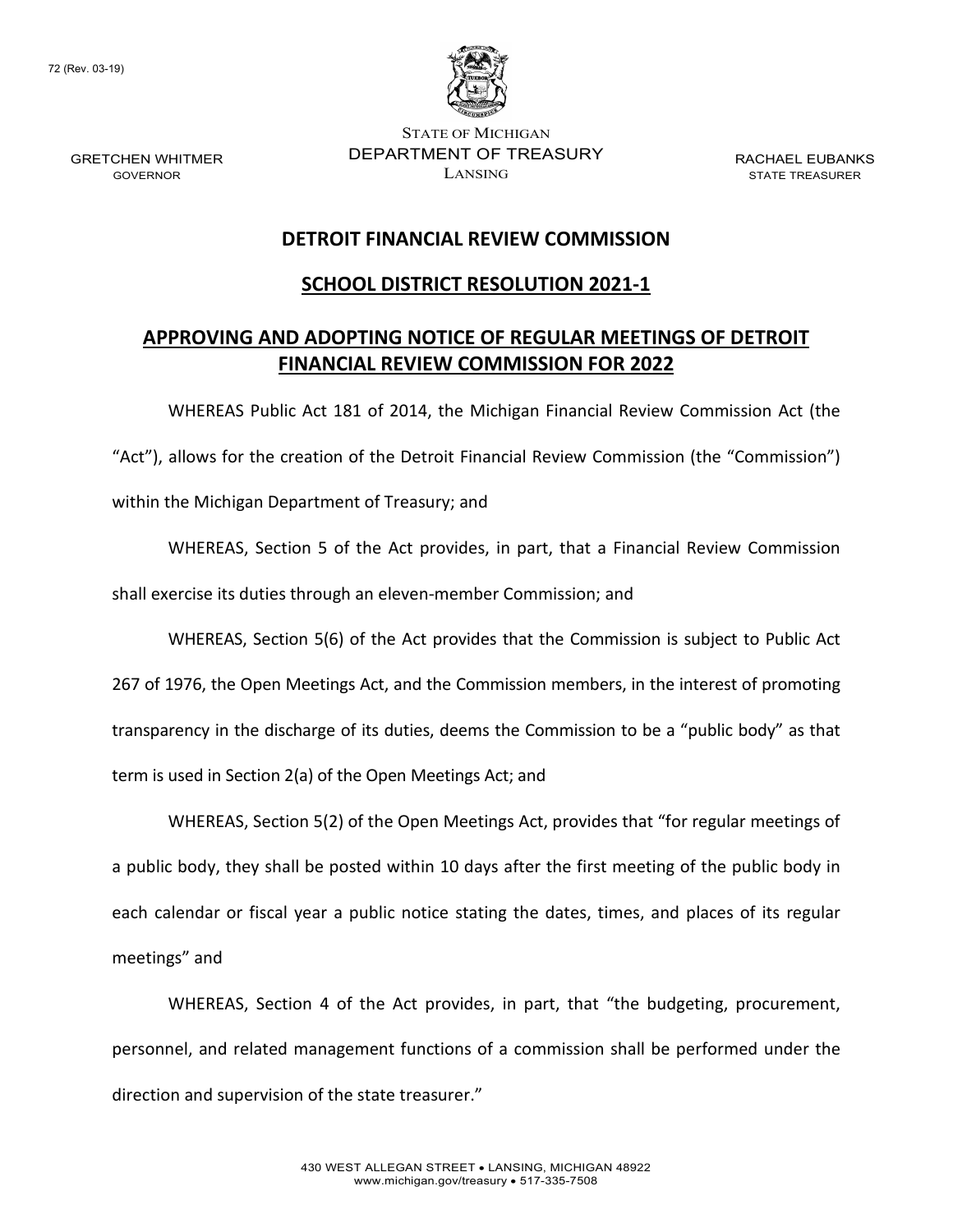NOW THEREFORE, be it resolved by the Detroit Financial Review Commission as follows:

- 1. That the Notice of Regular Meetings, attached as **Exhibit A** to this Resolution, is approved and adopted by the Detroit Financial Review Commission.
- 2. That the persons designated in Resolution 2021-1 are hereby directed to post the Notice of Regular Meetings within 10 days pursuant to Section 5(2) of Public Act 267 of 1976, the Open Meetings Act.
- 3. That the minutes of the Detroit Financial Review Commission meeting at which this Resolution is adopted take notice of the adoption of this Resolution.
- 4. This Resolution shall have immediate effect.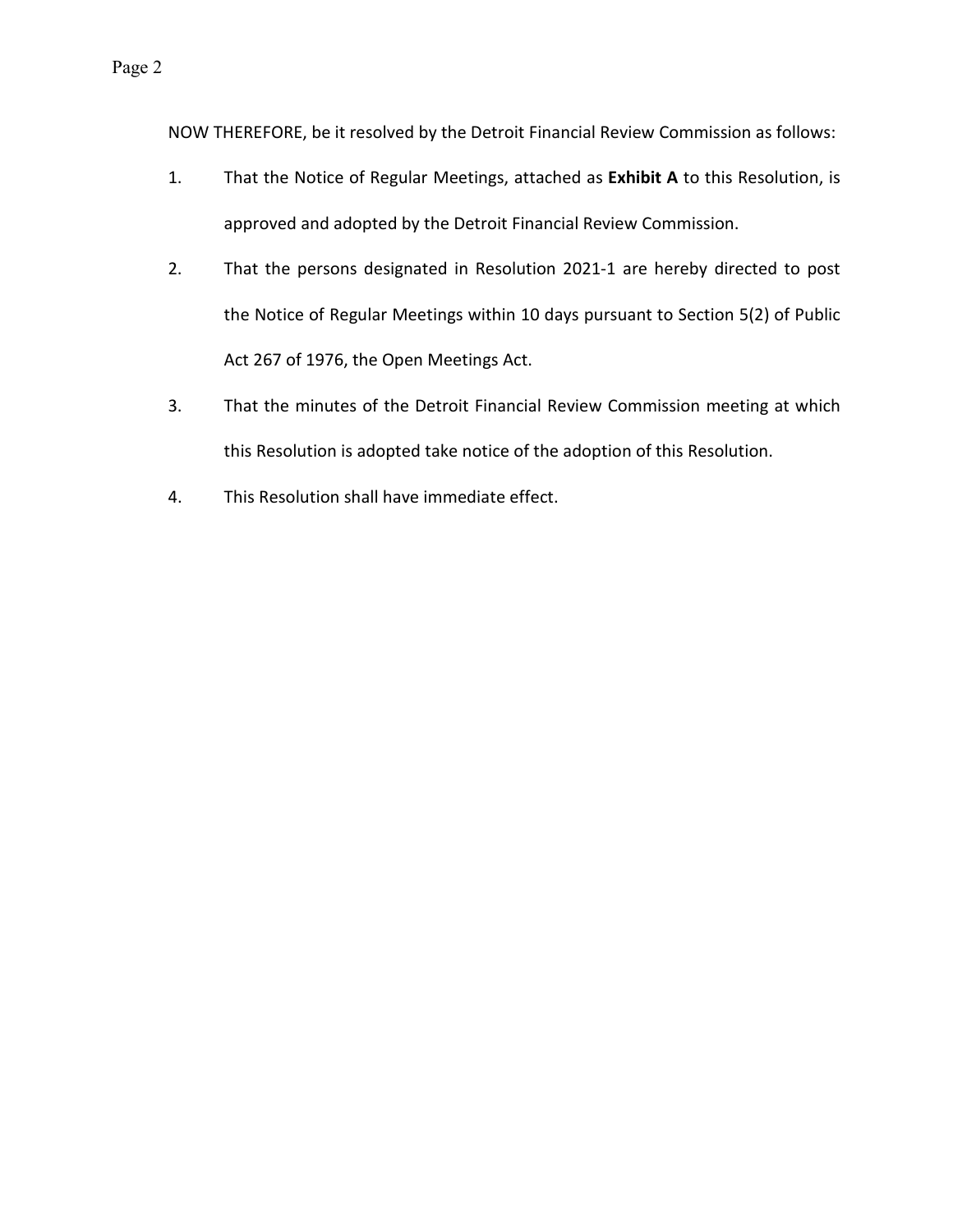## **DETROIT FINANCIAL REVIEW COMMISSION**

Cadillac Place **▪** 3062 West Grand Boulevard **▪** Detroit, MI 48202 \_\_\_\_\_\_\_\_\_\_\_\_\_\_\_\_\_\_\_\_\_\_\_\_\_\_\_\_\_\_\_\_\_\_\_\_\_\_\_\_\_\_\_\_\_\_\_\_\_\_\_\_\_\_\_\_\_\_\_\_\_\_\_\_\_\_\_\_\_

# **2022 NOTICE OF REGULAR MEETINGS**

The Detroit Financial Review Commission will hold its regular monthly meetings for the School District (DPSCD/DPS) during the calendar year ending December 31, 2022, on the following dates at the following times at Cadillac Place, 3062 West Grand Boulevard, Detroit, MI 48202, or remotely using Microsoft Teams:

| Date                      | Cadillac Place Room or via<br><b>Microsoft Teams</b> | City<br><b>Meeting</b> | <b>School District Meeting</b><br>Time |
|---------------------------|------------------------------------------------------|------------------------|----------------------------------------|
|                           |                                                      | <b>Time</b>            |                                        |
| Monday, January 31, 2022  | Suite L-150 (Lobby Floor) or                         | 1:00 p.m.              | No earlier than 1:05 p.m.              |
|                           | remotely using Microsoft Teams                       |                        |                                        |
| Monday, February 28, 2022 | Suite L-150 (Lobby Floor) or                         | 1:00 p.m.              | No earlier than 1:05 p.m.              |
|                           | remotely using Microsoft Teams                       |                        |                                        |
| Monday, March 28, 2022    | Suite L-150 (Lobby Floor) or                         | 1:00 p.m.              | No earlier than 1:05 p.m.              |
|                           | remotely using Microsoft Teams                       |                        |                                        |
| Monday, April 25, 2022    | Suite L-150 (Lobby Floor) or                         | 1:00 p.m.              | No earlier than 1:05 p.m.              |
|                           | remotely using Microsoft Teams                       |                        |                                        |
| Monday, May 23, 2022      | Suite L-150 (Lobby Floor) or                         | 1:00 p.m.              | No earlier than 1:05 p.m.              |
|                           | remotely using Microsoft Teams                       |                        |                                        |
| Monday, June 27, 2022     | Suite L-150 (Lobby Floor) or                         | 1:00 p.m.              | No earlier than 1:05 p.m.              |
|                           | remotely using Microsoft Teams                       |                        |                                        |
| Monday, July 25, 2022     | Suite L-150 (Lobby Floor) or                         | 1:00 p.m.              | No earlier than 1:05 p.m.              |
|                           | remotely using Microsoft Teams                       |                        |                                        |
| Monday, August 29, 2022   | Suite L-150 (Lobby Floor) or                         | 1:00 p.m.              | No earlier than 1:05 p.m.              |
|                           | remotely using Microsoft Teams                       |                        |                                        |
| Monday, September 19,     | Suite L-150 (Lobby Floor) or                         | 1:00 p.m.              | No earlier than 1:05 p.m.              |
| 2022                      | remotely using Microsoft Teams                       |                        |                                        |
| Monday, October 31, 2022  | Suite L-150 (Lobby Floor) or                         | 1:00 p.m.              | No earlier than 1:05 p.m.              |
|                           | remotely using Microsoft Teams                       |                        |                                        |
| Monday, November 14, 2022 | Suite L-150 (Lobby Floor) or                         | 1:00 p.m.              | No earlier than 1:05 p.m.              |
|                           | remotely using Microsoft Teams                       |                        |                                        |
| Monday, December 19, 2022 | Suite L-150 (Lobby Floor) or                         | 1:00 p.m.              | No earlier than 1:05 p.m.              |
|                           | remotely using Microsoft Teams                       |                        |                                        |

The meeting is open to the public and this notice is provided under the Open Meetings Act, 1976 PA 267, MCL 15.261 to 15.275.

The meeting location is barrier-free and accessible to individuals with special needs. Individuals needing special accommodations or assistance to attend or address the Detroit Financial Review Commission should contact Beverly Greaves at (313) 456-4796 prior to the meeting to assure compliance with Subtitle A of Title II of the Americans with Disabilities Act of 1990, Public Law 101-336, 42 USC 12131 to 12134.